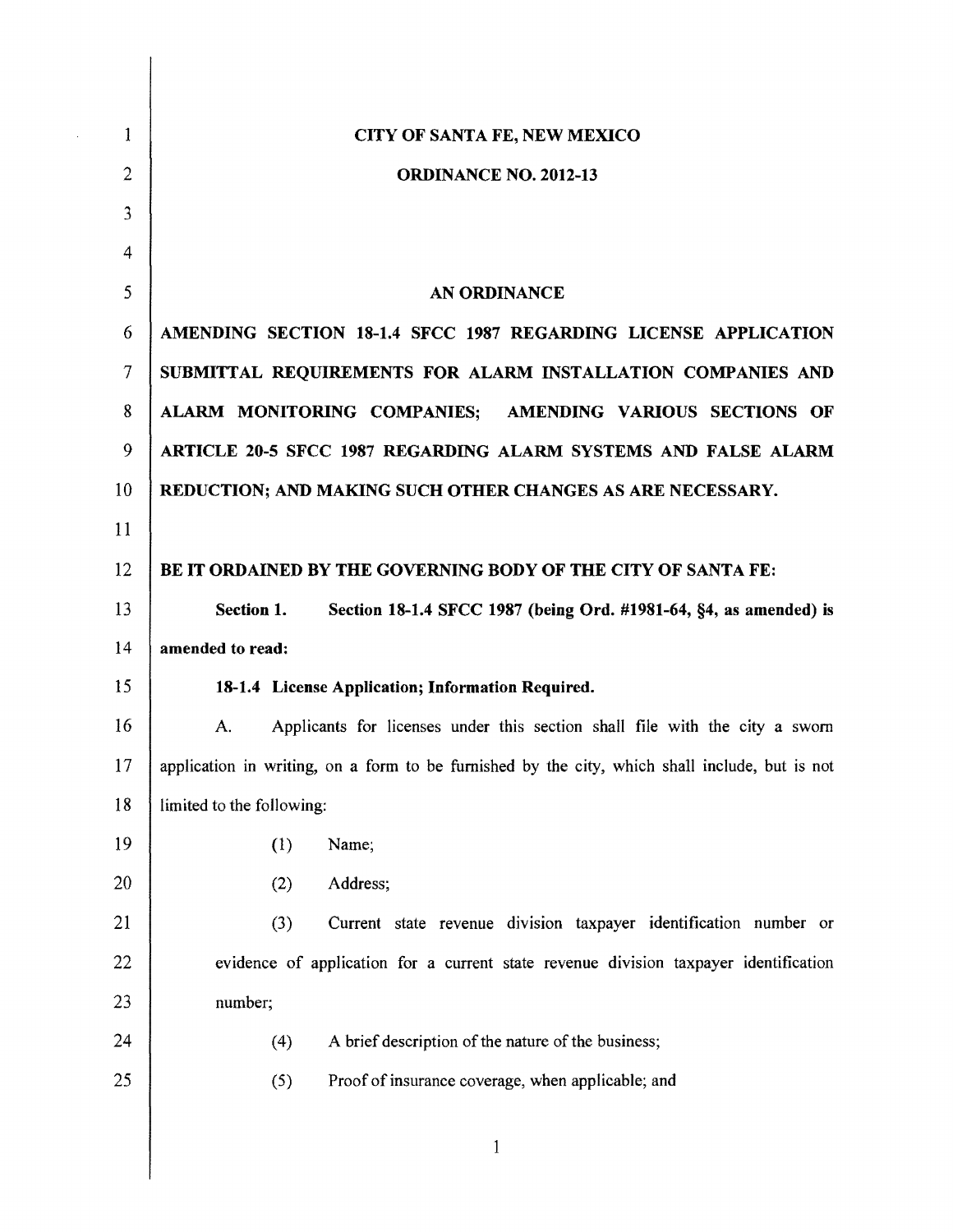| $\mathbf{1}$   | (6)<br>Proof of bond, when applicable.                                                        |  |  |  |  |
|----------------|-----------------------------------------------------------------------------------------------|--|--|--|--|
| $\overline{c}$ | In addition to the information required in paragraph A, the following businesses<br><b>B.</b> |  |  |  |  |
| 3              | shall also include the following information with their applications:                         |  |  |  |  |
| 4              | (1)<br>Carnival operators shall submit a copy of their special use permit, as                 |  |  |  |  |
| 5              | required by subsection 18-7.2 SFCC 1987;                                                      |  |  |  |  |
| 6              | (2)<br>Circus operators shall submit a copy of their special use permit, as                   |  |  |  |  |
| 7              | required by subsection 18-7.2 SFCC 1987;                                                      |  |  |  |  |
| 8              | (3)<br>Itinerant vendors seeking to conduct sales as defined under subsection                 |  |  |  |  |
| 9              | 18-5.1 SFCC 1987 shall submit a copy of their petition as approved by the governing           |  |  |  |  |
| 10             | body, as required in subsection 18-5.1 SFCC 1987;                                             |  |  |  |  |
| 11             | Jewelry auction operators, as defined in subsections 18-5.1 through 18-<br>(4)                |  |  |  |  |
| 12             | 5.23 SFCC 1987, shall provide information required by subsections 18-5.12 and 18-5.14         |  |  |  |  |
| 13             | SFCC 1987, including a notarization of the application;                                       |  |  |  |  |
| 14             | (5)<br>Mobile home park operators shall submit a copy of their certificate of                 |  |  |  |  |
| 15             | occupancy;                                                                                    |  |  |  |  |
| 16             | (6)<br>Private day-care nurseries, facilities and kindergarten operators, when                |  |  |  |  |
| 17             | approval is required by the board of adjustment, as per the provisions of Section 14-47       |  |  |  |  |
| 18             | SFCC 1987, shall include a sworn affidavit stating that they have received such approval;     |  |  |  |  |
| 19             | and                                                                                           |  |  |  |  |
| 20             | Septic tank cleaners shall submit a sworn affidavit stating that they have<br>(7)             |  |  |  |  |
| 21             | conformed to the requirements set forth in subsection 22-4.9 SFCC 1987.                       |  |  |  |  |
| 22             | (8)<br>Flea market operators shall submit:                                                    |  |  |  |  |
| 23             | A copy of a current certificate of occupancy. The certificate of<br>(a)                       |  |  |  |  |
| 24             | occupancy shall be reissued annually; and                                                     |  |  |  |  |
| 25             | (b)<br>A sworn affidavit stating that they have conformed to the re-                          |  |  |  |  |
|                |                                                                                               |  |  |  |  |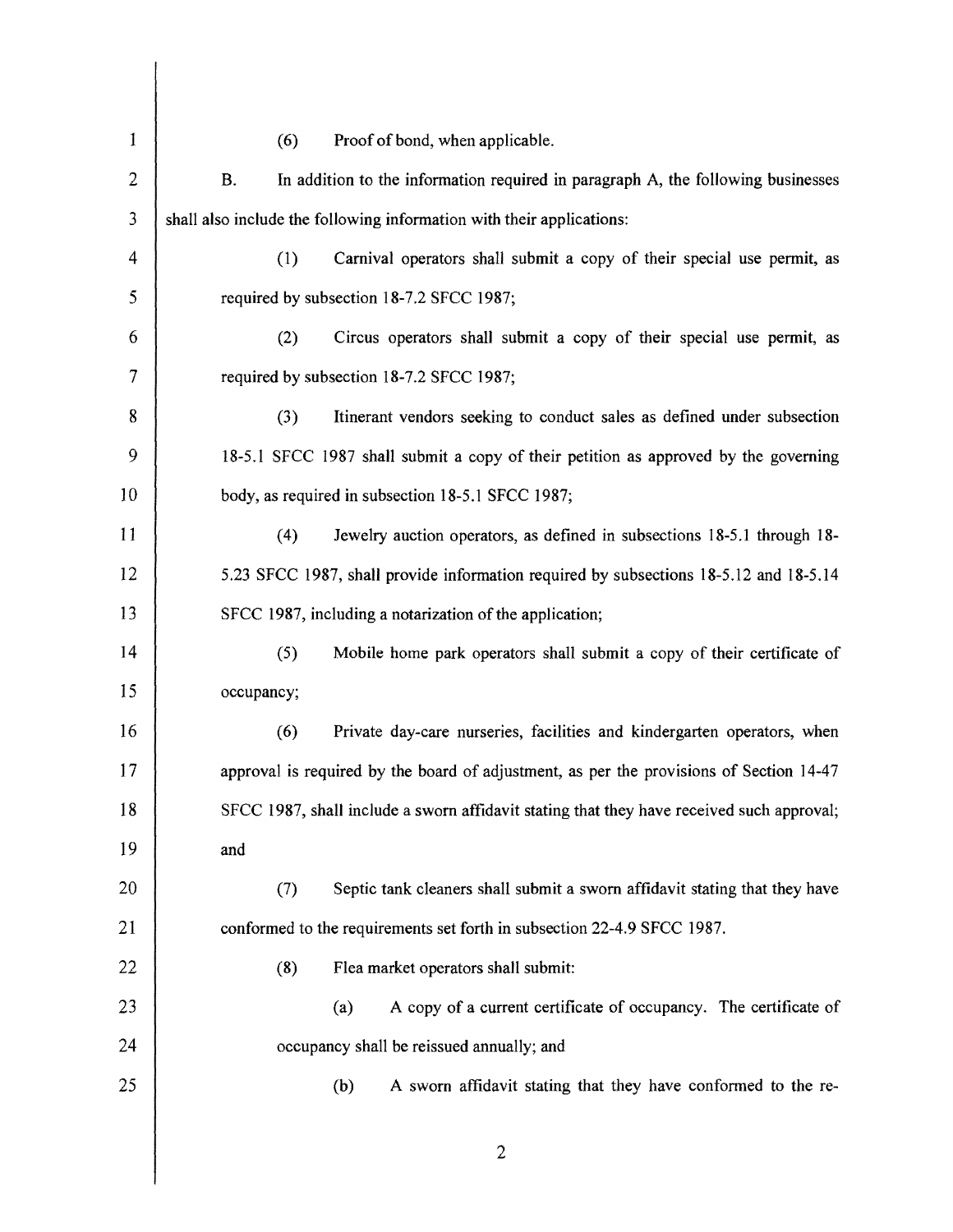| 1              | quirements set forth in subsection 14-24.2 SFCC 1987.                                             |  |  |  |  |
|----------------|---------------------------------------------------------------------------------------------------|--|--|--|--|
| $\overline{c}$ | Alarm installation companies and monitoring companies, as defined in<br>(9)                       |  |  |  |  |
| 3              | Section 20-5.4 SFCC 1987, shall submit the following documents as required by Section             |  |  |  |  |
| 4              | 20-5.8 SFCC 1987:                                                                                 |  |  |  |  |
| 5              | A copy of a valid license issued by the construction industries<br>(a)                            |  |  |  |  |
| 6              | division of the regulation and licensing department of the state of New Mexico;                   |  |  |  |  |
| 7              | and                                                                                               |  |  |  |  |
| 8              | Proof of bonding.<br>(b)                                                                          |  |  |  |  |
| 9              | Section 2.<br>Section 20-5.5 SFCC 1987 (being Ord. #2009-33, §7) is amended to                    |  |  |  |  |
| 10             | read:                                                                                             |  |  |  |  |
| 11             | 20-5.5 Registration Required; Application; Fee; Transferability; False Statements.                |  |  |  |  |
| 12             | No alarm user shall operate, or cause to be operated, an alarm system at its alarm<br>A.          |  |  |  |  |
| 13             | site without a valid alarm registration. A separate alarm registration is required for each alarm |  |  |  |  |
| 14             | site. The fine for a non-registered alarm site as set forth in Section 20-5.14 SFCC 1987 shall be |  |  |  |  |
| 15             | assessed for each alarm occurrence.                                                               |  |  |  |  |
| 16             | The non-refundable fee for an alarm registration or an alarm registration renewal<br>B.           |  |  |  |  |
| 17             | is set forth in Section 20-5.14 SFCC 1987 and shall be paid by the alarm user. The initial alarm  |  |  |  |  |
| 18             | registration fee shall be submitted to the alarm administrator within thirty (30) days after the  |  |  |  |  |
| 19             | alarm system installation or alarm system takeover.                                               |  |  |  |  |
| 20             | C.<br>The alarm registration application shall include the following information:                 |  |  |  |  |
| 21             | The name, complete address (including apartment/suite number), mailing<br>(1)                     |  |  |  |  |
| 22             | address, if different from the address of the alarm site; and telephone numbers of the            |  |  |  |  |
| 23             | person who will be the registration holder and be responsible for the proper maintenance          |  |  |  |  |
| 24             | and operation of the alarm system and the payment of fees assessed under this article.            |  |  |  |  |
| 25             | The classification of the alarm site as either residential or commercial.<br>(2)                  |  |  |  |  |
|                |                                                                                                   |  |  |  |  |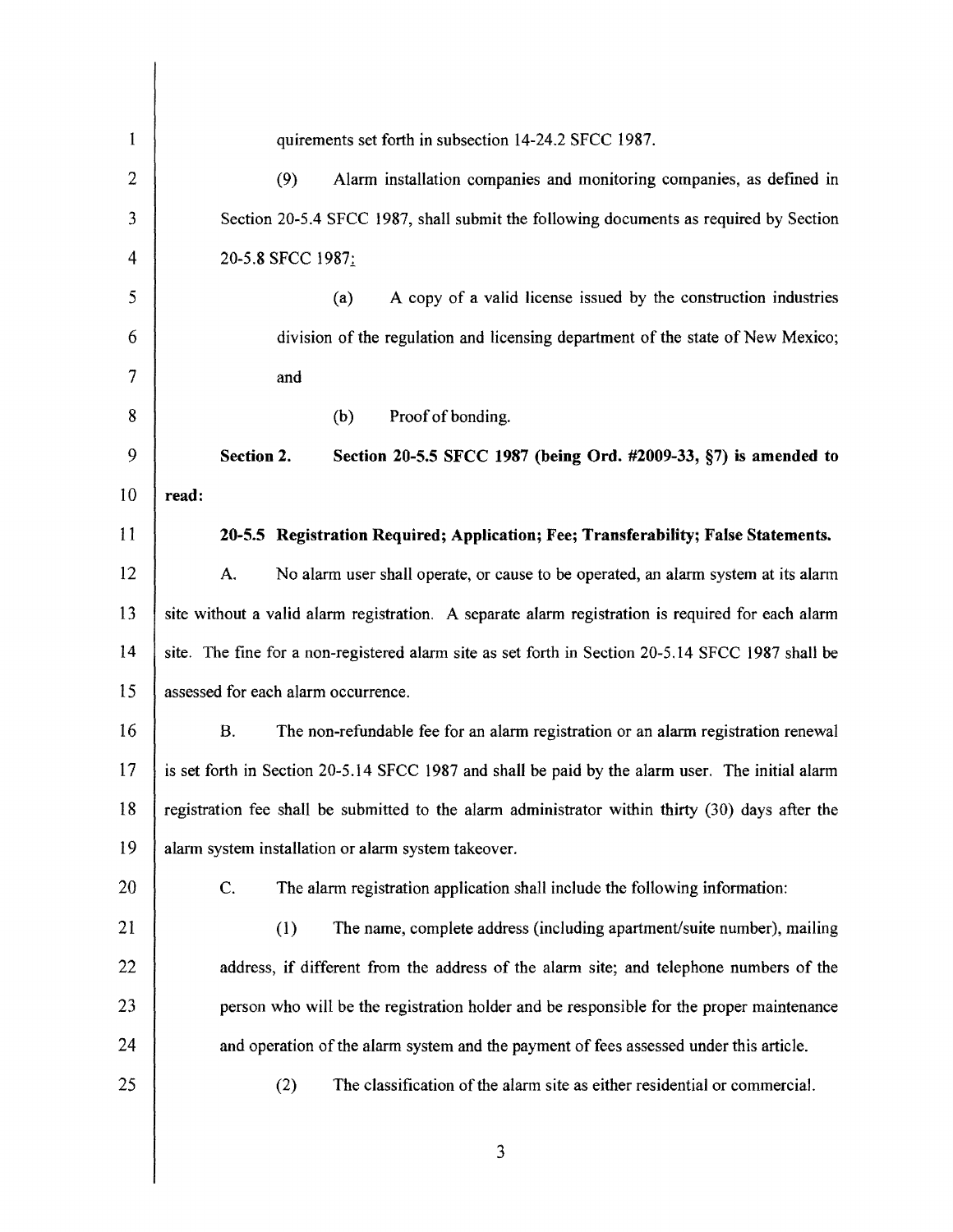| 1              | The classification of the alarm system (burglary, holdup, duress, panic or<br>(3)        |  |  |  |  |
|----------------|------------------------------------------------------------------------------------------|--|--|--|--|
| $\overline{2}$ | other) and for each classification whether such alarm is audible or silent.              |  |  |  |  |
| 3              | Detailed information regarding any dangerous or special conditions<br>(4)                |  |  |  |  |
| 4              | present at the alarm site.                                                               |  |  |  |  |
| 5              | (5)<br>The names and telephone numbers of at least two individuals who are               |  |  |  |  |
| 6              | able and have agreed to:                                                                 |  |  |  |  |
| 7              | Receive notification of an alarm system activation at any time;<br>(a)                   |  |  |  |  |
| 8              | (b)<br>Respond to the alarm site within thirty (30) minutes at any time;                 |  |  |  |  |
| 9              | and                                                                                      |  |  |  |  |
| 10             | (c)<br>Upon request is able to grant access to the alarm site and                        |  |  |  |  |
| 11             | deactivate the alarm system if necessary.                                                |  |  |  |  |
| 12             | One of the two individuals may be the alarm response manager.                            |  |  |  |  |
| 13             | (6)<br>If alarm site is commercial, the type of business conducted.                      |  |  |  |  |
| 14             | (7)<br>The date of installation, conversion or takeover of the alarm system.             |  |  |  |  |
| 15             | (8)<br>The name, address, telephone number and city of Santa Fe business                 |  |  |  |  |
| 16             | license number of the alarm installation company or companies performing the alarm       |  |  |  |  |
| 17             | system installation, conversion or takeover; and the name, address, telephone number and |  |  |  |  |
| 18             | city of Santa Fe business license number of the alarm installation company responsible   |  |  |  |  |
| 19             | for providing service to the alarm system.                                               |  |  |  |  |
| 20             | (9) The name, address, telephone number and city of Santa Fe business license            |  |  |  |  |
| 21             | number of the monitoring company if different from the alarm installation company;       |  |  |  |  |
| 22             | (10)<br>An acknowledgement from the alarm user that the alarm user has                   |  |  |  |  |
| 23             | received from the alarm installation company:                                            |  |  |  |  |
| 24             | The current city of Santa Fe Alarm System Ordinance or the<br>(a)                        |  |  |  |  |
| 25             | web-site address where the Ordinance is accessible;                                      |  |  |  |  |
|                |                                                                                          |  |  |  |  |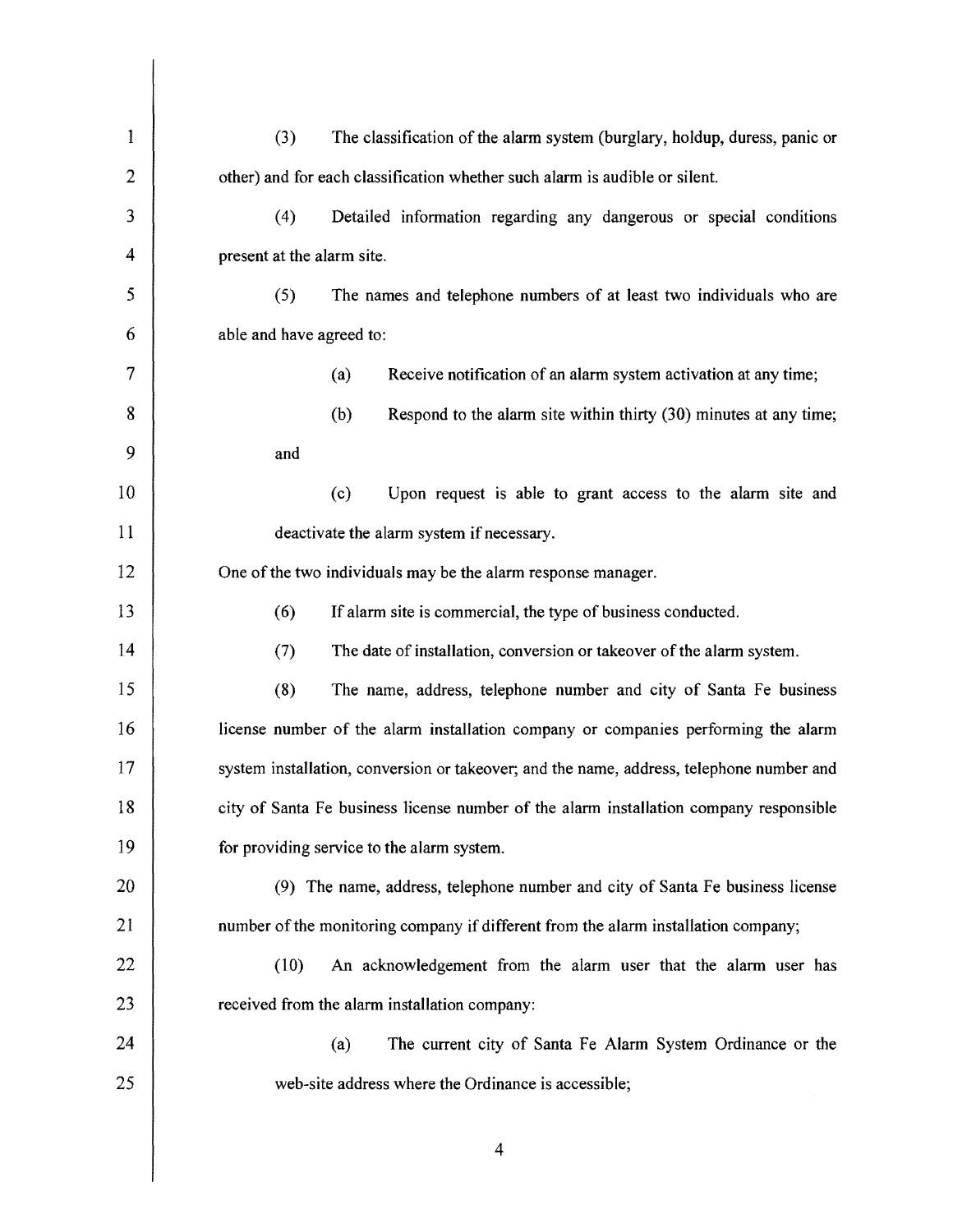| 1              | Training in the proper use of the alarm system and written<br>(b)                                  |  |  |  |  |
|----------------|----------------------------------------------------------------------------------------------------|--|--|--|--|
| $\overline{2}$ | guidelines on how to avoid false alarms; and                                                       |  |  |  |  |
| 3              | (c)<br>A signed statement from the alarm installation company that                                 |  |  |  |  |
| 4              | verifies the training.                                                                             |  |  |  |  |
| 5              | (11) Acknowledgement that law enforcement response may be influenced by                            |  |  |  |  |
| 6              | factors including, but not limited to, the availability of police units, priority of calls,        |  |  |  |  |
| 7              | weather conditions, traffic conditions, emergency conditions and staffing levels.                  |  |  |  |  |
| 8              | D.<br>Upon receipt of a completed alarm registration application form and the alarm                |  |  |  |  |
| 9              | registration fee, the alarm administrator shall register the alarm user, unless the applicant has: |  |  |  |  |
| 10             | Failed to pay a fine assessed under Section 20-5.14 SFCC 1987; or<br>(1)                           |  |  |  |  |
| 11             | (2)<br>Had an alarm registration for the alarm site suspended or revoked, and                      |  |  |  |  |
| 12             | the violation causing the suspension or revocation has not been corrected.                         |  |  |  |  |
| 13             | Any false statement of a material fact made by an alarm user for the purpose of<br>E.              |  |  |  |  |
| 14             | obtaining an alarm registration shall be sufficient cause for refusal to issue a registration.     |  |  |  |  |
| 15             | F.<br>An alarm registration cannot be transferred to another person or alarm site. An              |  |  |  |  |
| 16             | alarm user shall inform the alarm administrator of any change that alters any of the information   |  |  |  |  |
| 17             | listed on the alarm registration application within thirty (30) days of such change.               |  |  |  |  |
| 18             | G. All fines and fees owed by an alarm user shall be paid before an alarm                          |  |  |  |  |
| 19             | registration may be issued or renewed.                                                             |  |  |  |  |
| 20             | Governmental entities, including federal, state, county, public schools and other<br>H.            |  |  |  |  |
| 21             | political subdivisions of the state of New Mexico shall obtain an alarm registration, for tracking |  |  |  |  |
| 22             | purposes only. Registration fees, services fees and fines shall not be required of such entities.  |  |  |  |  |
| 23             | Section 3.<br>Section 20-5.6 SFCC 1987 (being Ord. #2009-33. §8) is amended to                     |  |  |  |  |
| 24             | read:                                                                                              |  |  |  |  |
| 25             | 20-5.6 Alarm Registration; Duration and Renewal.                                                   |  |  |  |  |
|                |                                                                                                    |  |  |  |  |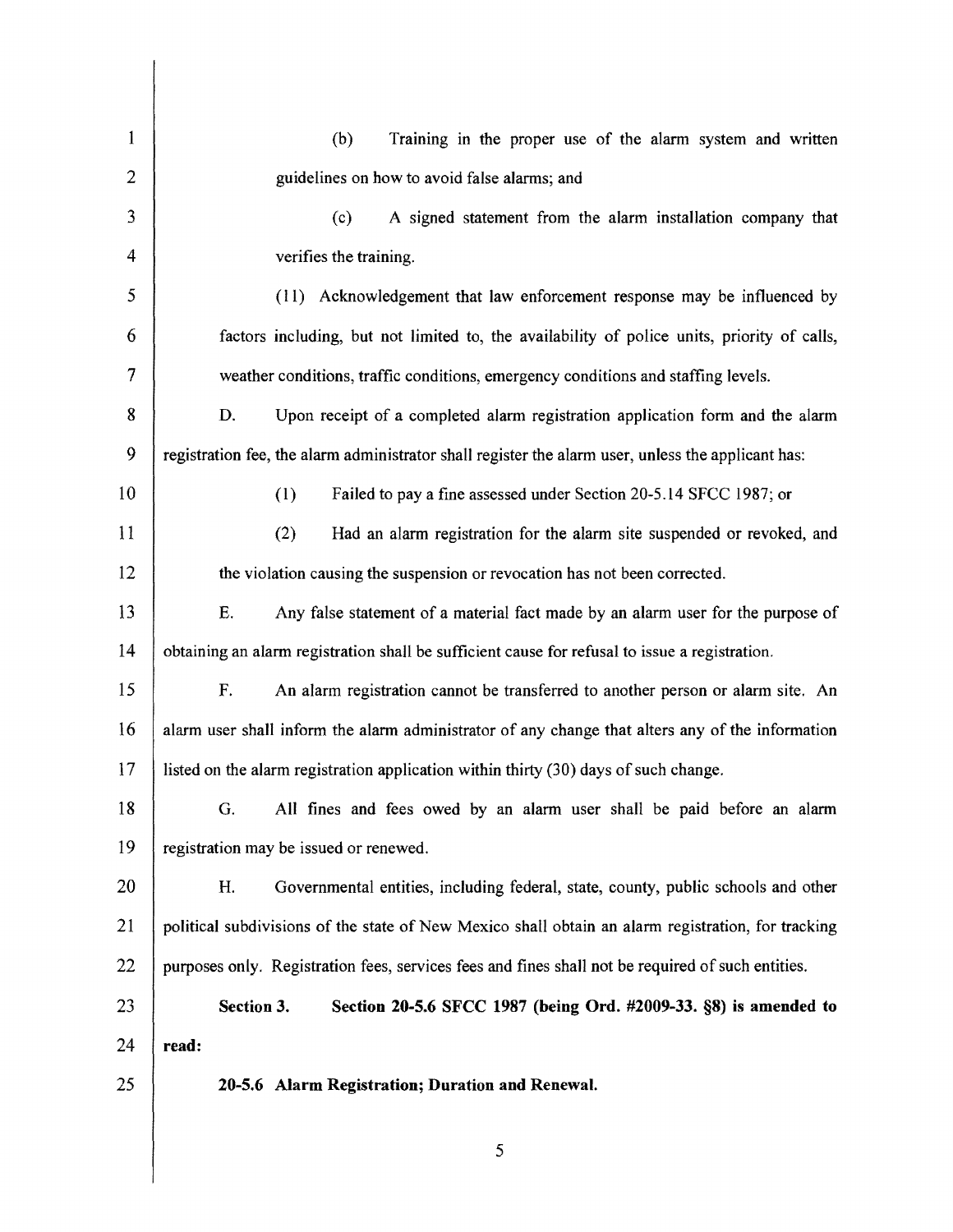| $\mathbf{1}$   | An alarm registration shall expire one (1) year from the date of issuance, and shall be                   |  |  |  |  |
|----------------|-----------------------------------------------------------------------------------------------------------|--|--|--|--|
| $\overline{2}$ | renewed annually by submitting an updated application and a registration renewal fee to the alarm         |  |  |  |  |
| 3              | administrator. The alarm administrator shall notify each alarm user of the need to renew their            |  |  |  |  |
| 4              | registration within sixty (60) days prior to the expiration of the registration. It is the responsibility |  |  |  |  |
| 5              | of the alarm user to submit an application for renewal prior to the registration expiration date.         |  |  |  |  |
| 6              | Failure to renew will be classified as use of a non-registered alarm system. For each alarm               |  |  |  |  |
| 7              | occurrence, the fine for a non-registered alarm site, as set forth in Section 20-5.14 SFCC 1987,          |  |  |  |  |
| 8              | shall be assessed without waiver. A late fee may be assessed if the renewal is more than thirty           |  |  |  |  |
| 9              | (30) days late.                                                                                           |  |  |  |  |
| 10             | Section 4.<br>Section 20-5.7 SFCC 1987 (being Ord. #2009-33, §9) is amended to                            |  |  |  |  |
| 11             | read:                                                                                                     |  |  |  |  |
| 12             | 20-5.7 Duties of the Alarm User.                                                                          |  |  |  |  |
| 13             | An alarm user shall:<br>A.                                                                                |  |  |  |  |
| 14             | Obtain an alarm registration for the alarm system as required in Section<br>(1)                           |  |  |  |  |
| 15             | 20-5.5 SFCC 1987.                                                                                         |  |  |  |  |
| 16             | (2)<br>Maintain the alarm site and the alarm system in a manner that will                                 |  |  |  |  |
| 17             | minimize or eliminate false alarms.                                                                       |  |  |  |  |
| 18             | Make every reasonable effort to have a responder to the alarm site within<br>(3)                          |  |  |  |  |
| 19             | thirty (30) minutes when requested by the city in order to deactivate an alarm system,                    |  |  |  |  |
| 20             | provide access to the alarm site; and if necessary, provide alternative security for the                  |  |  |  |  |
| 21             | alarm site.                                                                                               |  |  |  |  |
| 22             | Not activate an alarm system for any reason other than an occurrence of<br>(4)                            |  |  |  |  |
| 23             | an event that the alarm system was intended to report.                                                    |  |  |  |  |
| 24             | An alarm user shall adjust the mechanism or cause the mechanism to be adjusted<br>Β.                      |  |  |  |  |
| 25             | so that an alarm signal audible on the exterior of an alarm site will sound for no longer than five       |  |  |  |  |
|                |                                                                                                           |  |  |  |  |
|                | 6                                                                                                         |  |  |  |  |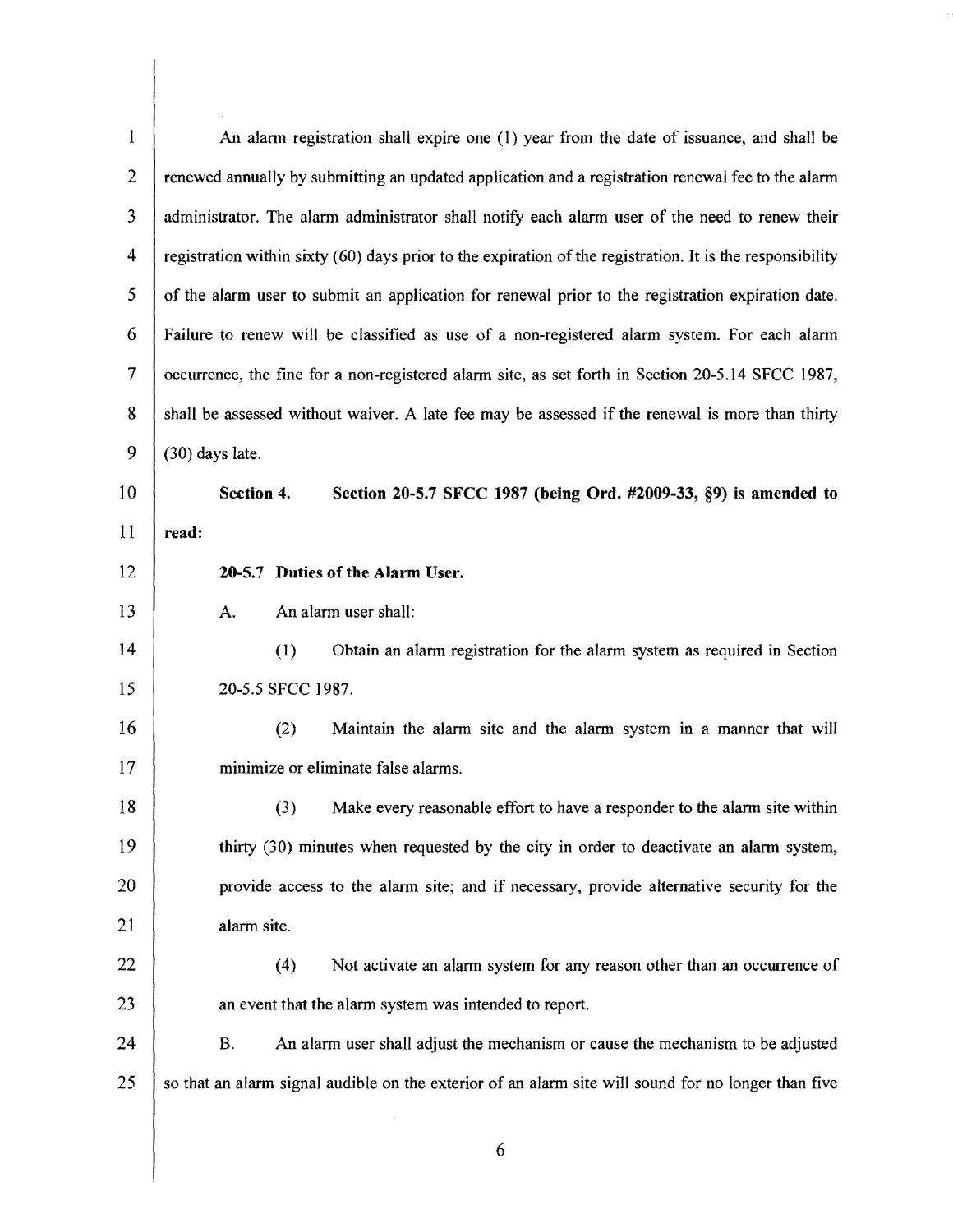(5) minutes after being activated.

2 3 4 5 6 7 8 9 10 11 12 13 14 15 16 17 18 19 20 21 22 23 24 25 C. After an alarm site has three (3) false alarms within a one (1) year period, the alarm administrator shall notify the alarm user and the alarm installation company named on the alarm registration application that the alarm user is required to attend the on-line alarm school. The alarm administrator may waive a required inspection if it determines that a false alarm(s) could not have been related to a defect or malfunction in the alarm system. D. After an alarm site has five (5) false alarms within a one (1) year period, the alarm administrator shall notify the alarm user and the alarm installation company named on the alarm registration application that mandatory inspection of the alarm system shall be made and additional user training shall be provided by the alarm installation company. Proof of the inspection and additional training shall be provided to the alarm administrator. E. An alarm user shall not use an automatic voice dialer. F. An alarm user shall maintain at each alarm site, a set of written operating instructions for each alarm system. G. An alarm user who has contracted with an alarm monitoring company shall be aware of the "acclimation period" described in Section 20-5.10 SFCC 1987. Section 5. Section 20-5.9 SFCC 1987 (being Ord. #2009-33, §11) is amended to read: 20-5.9 Duties of Alarm Installation Company. A. Upon the effective date of this Ordinance, alarm installation companies shall establish an outreach program for their customers. Such outreach shall include written notification that the Alarm System Ordinance has been adopted; and a summary of the Ordinance, including the responsibilities and duties of alarm users. B. The alarm installation company shall provide written and oral instructions to each of its alarm users in the proper use and operation of each alarm system(s). Such instructions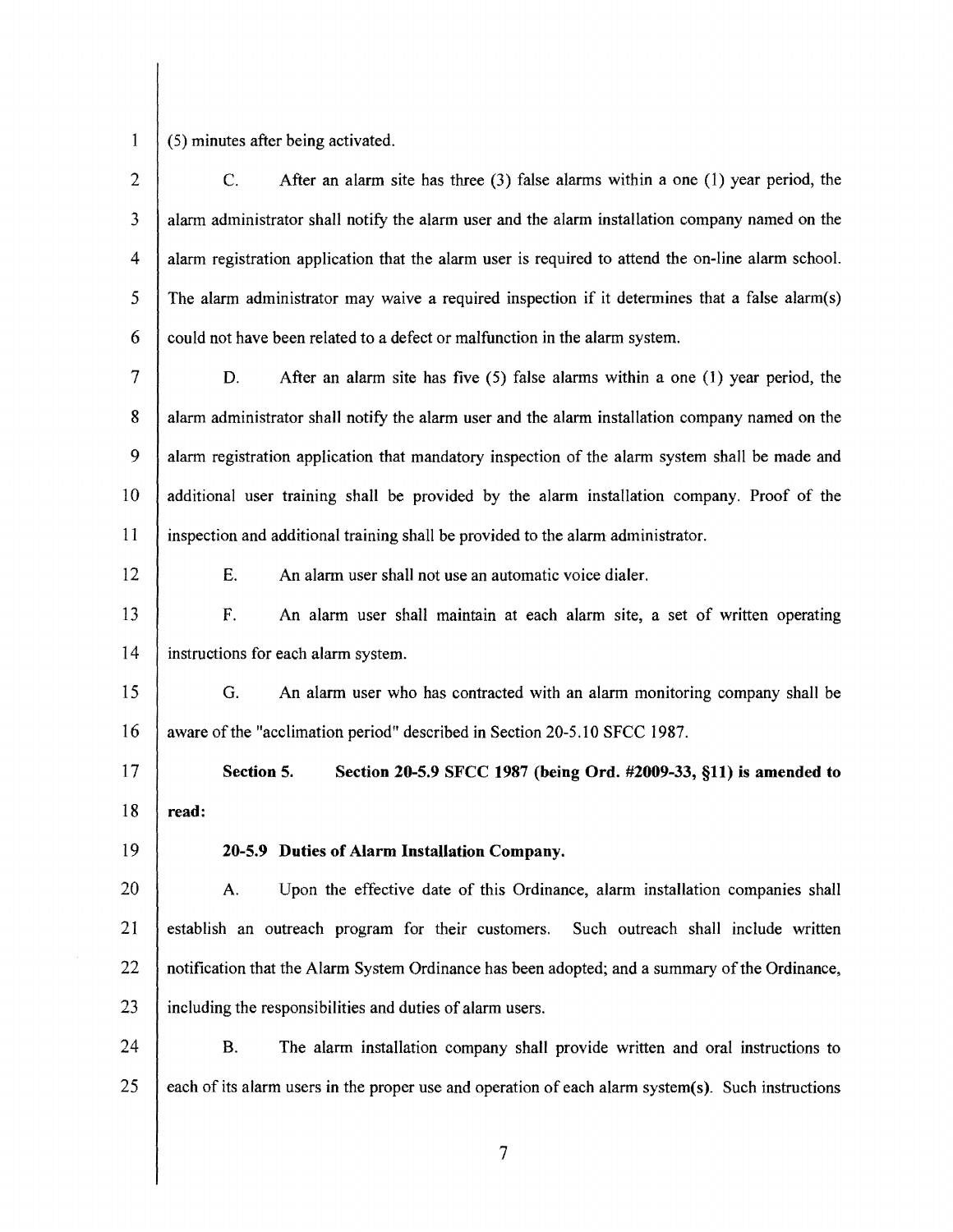| $\mathbf{1}$   | shall specifically include all instructions necessary to turn the alarm system on and off and how to |  |  |  |
|----------------|------------------------------------------------------------------------------------------------------|--|--|--|
| $\overline{2}$ | avoid false alarms.                                                                                  |  |  |  |
| 3              | Alarm installation companies shall use only ANSI/SIA CP-01 listed alarm<br>C.                        |  |  |  |
| $\overline{4}$ | control panels on all new installations and panel replacements or upgrades.                          |  |  |  |
| 5              | An alarm installation company shall not:<br>D.                                                       |  |  |  |
| 6              | Install or activate automatic voice dialers;<br>(1)                                                  |  |  |  |
| 7              | Program an alarm system so that the alarm system is capable of sending<br>(2)                        |  |  |  |
| 8              | one plus duress alarms. The alarm installation company shall remove the one plus duress              |  |  |  |
| 9              | alarm feature from alarm systems whenever an alarm technician is at the alarm site or                |  |  |  |
| 10             | otherwise accessing the panel for reprogramming purposes; or                                         |  |  |  |
| 11             | (3)<br>Program an alarm system to activate a holdup alarm, which is a single                         |  |  |  |
| 12             | action, non-recessed button.                                                                         |  |  |  |
| 13             | E.<br>After completion of the installation of an alarm system, an alarm installation                 |  |  |  |
| 14             | company employee shall review with the alarm user the false alarm prevention checklist which         |  |  |  |
| 15             | shall be provided by the alarm installation company. The alarm installation company shall            |  |  |  |
| 16             | provide a copy of the checklist to the alarm administrator for review and approval and if the        |  |  |  |
| 17             | checklist is amended ensure that the alarm administrator has the current version for review and      |  |  |  |
| 18             | approval.                                                                                            |  |  |  |
| 19             | F.<br>An alarm installation company that purchases alarm system accounts from                        |  |  |  |
| 20             | another alarm installation company shall notify the alarm users that the alarm users need to notify  |  |  |  |
| 21             | the alarm administrator that the alarm registration needs to be updated with the name of the new     |  |  |  |
| 22             | alarm installation company.                                                                          |  |  |  |
| 23             | G.<br>Each alarm installation company shall designate one individual as the alarm                    |  |  |  |
| 24             | response manager (ARM) for the company who will manage alarm related issues and act as the           |  |  |  |
| 25             | point of contact for the alarm administrator. The ARM shall be knowledgeable of the general          |  |  |  |
|                |                                                                                                      |  |  |  |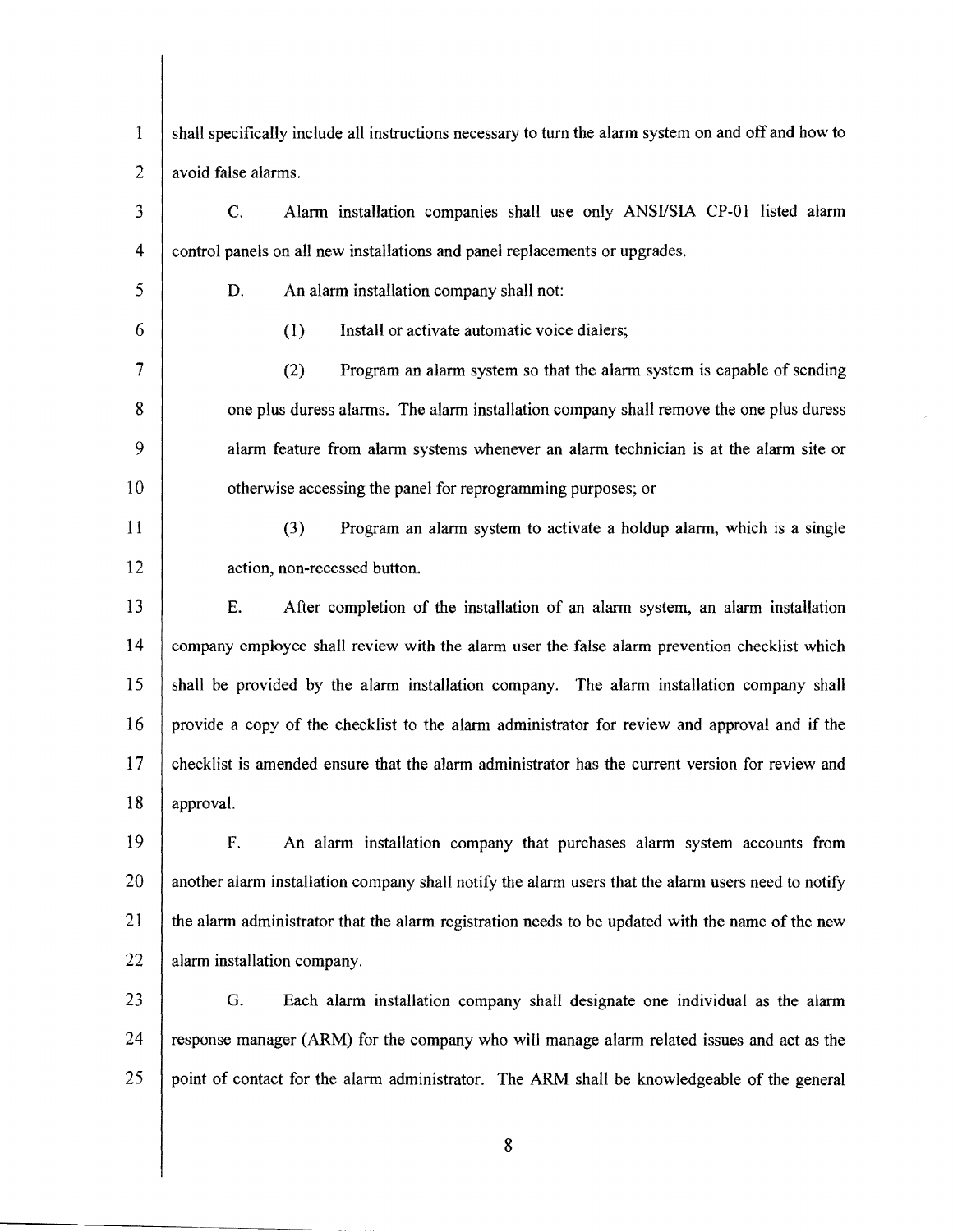1 provisions of the Ordinance, as well as have the knowledge and authority to deal with false alann 2 issues and respond to requests from the alarm administrator. The name, phone number, and email 3 address of the designated ARM shall be provided to the alarm administrator.

4

5

6

7

20

21

18

19

H. Alarm installation companies shall comply with the following requirements:

(1) Upon the effective date of this Ordinance, alarm installation companies shall provide the alann administrator with an existing customer list in a format acceptable to the alarm administrator to assist the alarm administrator with creating tracking data.

10 15 8 9 11 12 13 14 16 17 (2) Alarm installation companies shall provide a monthly report to the alann administrator by the twenty-fifth day of the month listing all new alann systems, which the alarm installation company contracted to install during the previous month. The monthly report shall also include a listing of any cancelled or inactive alann user accounts. Each report shall include at the minimum the name, address and phone number of the alarm user and the address of the alarm site. Nothing in this Ordinance shall prohibit the use of such information for legitimate public safety purposes. A fine in accordance with Section 20-5.14 SFCC 1987 for each monthly report that is overdue shall be assessed to any alarm installation company that fails to provide this report by this deadline.

(3) Alarm installation companies shall assist the alarm administrator by providing the initial alarm registration application to the alarm user and submit such registrations to the alarm administrator within thirty (30) days of the activation of an alarm system.

25 22 23 24 1. If an alarm installation company repairs an alarm system within thirty (30) days after a false alarm, the alarm installation company may transmit the repair invoice or other written record of the repair to the alann administrator, in which instance the alarm administrator shall delete the false alarm from the alarm user's record. There shall be no more than two repair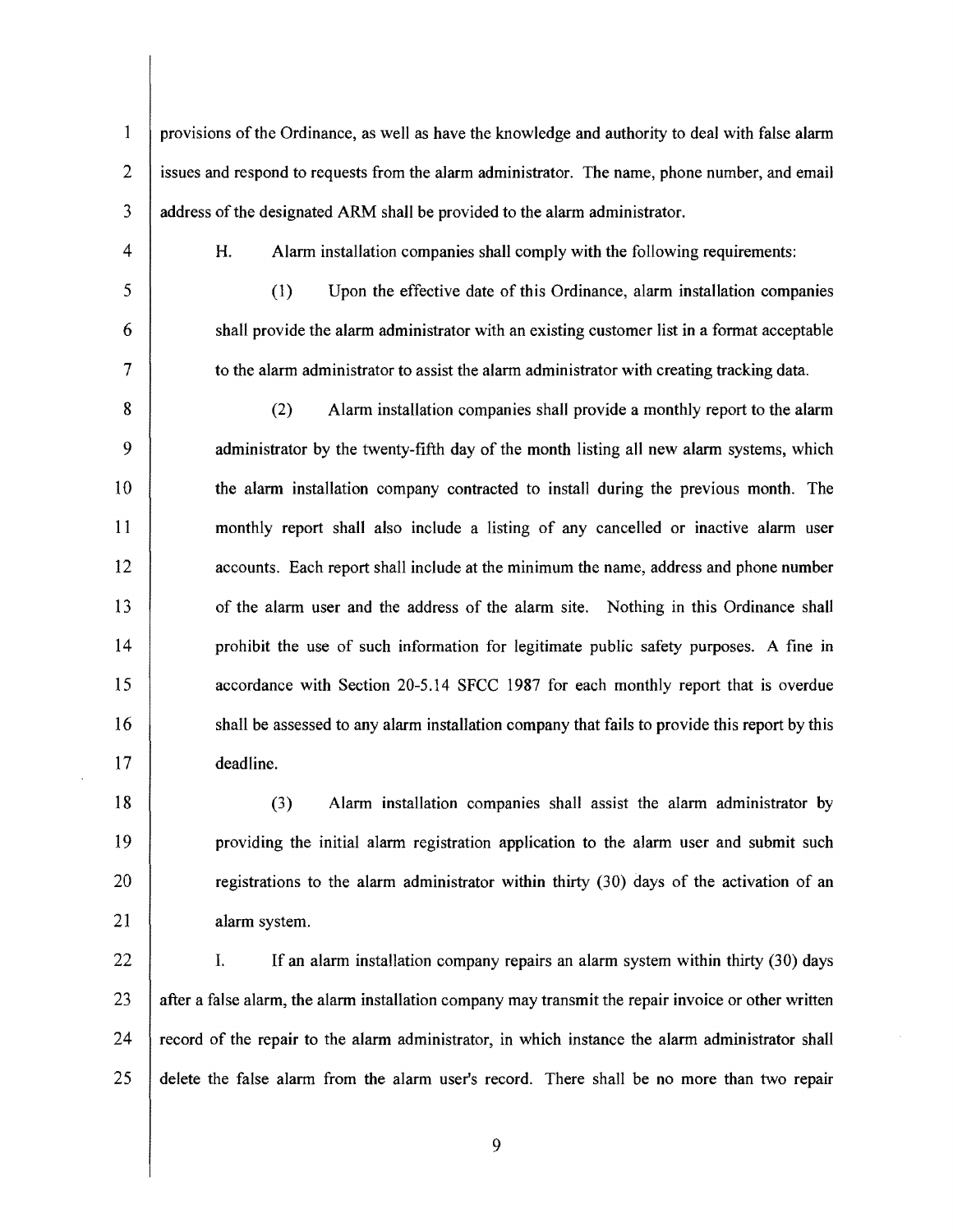1 deletions allowed per alarm user registration per year.

- 2 3 4 5 6 7 8 9 10 11 12 13 14 15 16 17 18 19 20 J. All alarm system installation company personnel responding to alarms, or repairing or installing alarm systems shall wear a picture identification card issued by the alarm installation company on their company uniform, which identifies the individual and the alarm installation company. The alarm system installation company personnel includes, without limitation, any person or entity that derives any pecuniary benefit from any contract for the installation of any alarm system, including any person or entity that sells a contract for the installation or monitoring of an alarm system. This identification card shall be in a standard form approved by the alarm administrator. The identification card shall be issued by the alarm installation company after a background investigation has been conducted on that individual. No identification card shall be issued if the applicant has been convicted of a felony. Each alarm installation company shall pay a fine in accordance with Section 20-5.14 SFCC 1987 for each and every installation conducted in whole or in part by an employee who lacks the required background investigation or identification card. Section 6. Section 20-5.11 SFCC 1987 (being Ord. #2009-33, §12) is amended to read: 20-5.11 Duties and Authority of the Alarm Administrator. A. The alarm administrator shall obtain reports from the regional emergency communications center that include: (1) Alarm dispatch requests;
	-

21

## (2) Cancellations of alarm dispatch requests; and

- 22 23 (3) Verification that the monitoring company used enhanced call verification when the alarm dispatch request was made.
- 24 25 B. The alarm administrator shall establish a procedure to record alarm dispatch requests for the purpose of maintaining records, which shall include, without limitation the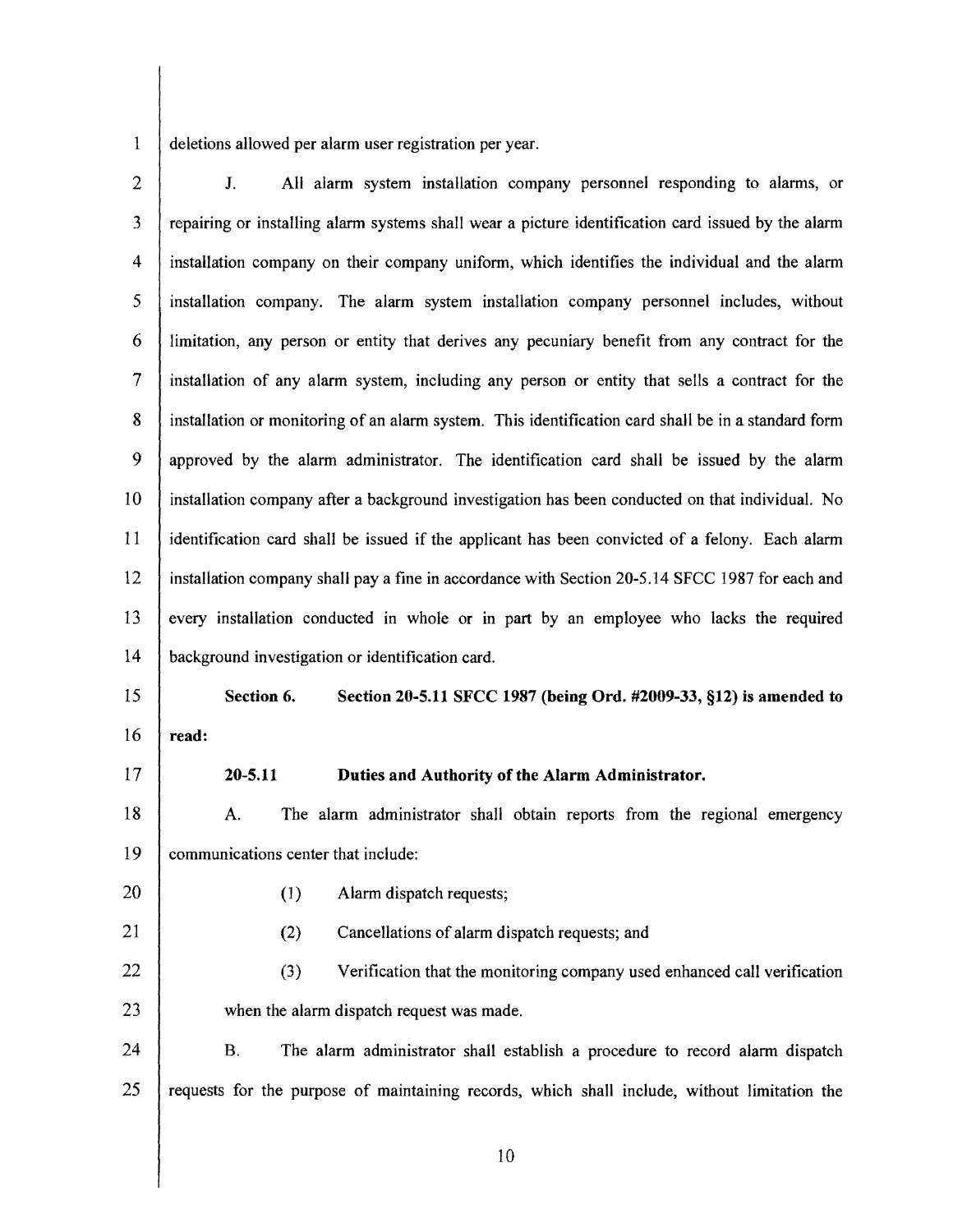| 1              | following information:            |                                                                                             |  |  |
|----------------|-----------------------------------|---------------------------------------------------------------------------------------------|--|--|
| $\overline{2}$ | (1)                               | Identification of the registration number for the alarm site;                               |  |  |
| 3              | (2)                               | Address of the alarm site;                                                                  |  |  |
| 4              | (3)                               | Date and time alarm dispatch request was received;                                          |  |  |
| 5              | (4)                               | The time that an alarm dispatch request was cancelled to ensure that the                    |  |  |
| 6              |                                   | alarm user will not be fined for a false alarm occurrence if cancellation occurred prior to |  |  |
| 7              |                                   | law enforcement arrival at the alarm site;                                                  |  |  |
| 8              | (5)                               | Name of the monitoring company and the monitoring operator's name or                        |  |  |
| 9              | number;                           |                                                                                             |  |  |
| 10             | (6)                               | Date and time of law enforcement officer arrival at the alarm site and                      |  |  |
| 11             |                                   | verification that law enforcement officer left his business card at the site;               |  |  |
| 12             | (7)                               | Zone and zone description, if available;                                                    |  |  |
| 13             | (8)                               | Weather conditions, mass power failures or surges, or mass telephone                        |  |  |
| 14             | line interruptions;               |                                                                                             |  |  |
| 15             | (9)                               | Name of alarm user /or alarm user's representatives that were contacted                     |  |  |
| 16             |                                   | by the monitoring company prior to the alarm dispatch request;                              |  |  |
| 17             | (10)                              | Name of alarm user or representative that was available at the alarm site                   |  |  |
| 18             | when law enforcement was present; |                                                                                             |  |  |
| 19             | (11)                              | Identification of the responsible alarm installation company or                             |  |  |
| 20             | monitoring company;               |                                                                                             |  |  |
| 21             | (12)                              | Whether law enforcement officer was unable to locate the address of the                     |  |  |
| 22             | alarm site; and                   |                                                                                             |  |  |
| 23             | (13)                              | Cause of alarm signal, if known.                                                            |  |  |
| 24             | $C$ .                             | The alarm administrator shall determine whether the alarm signal was a false                |  |  |
| 25             |                                   | alarm based upon the information collected in paragraph B. above. Alarms caused by acts of  |  |  |
|                |                                   |                                                                                             |  |  |
|                |                                   | 11                                                                                          |  |  |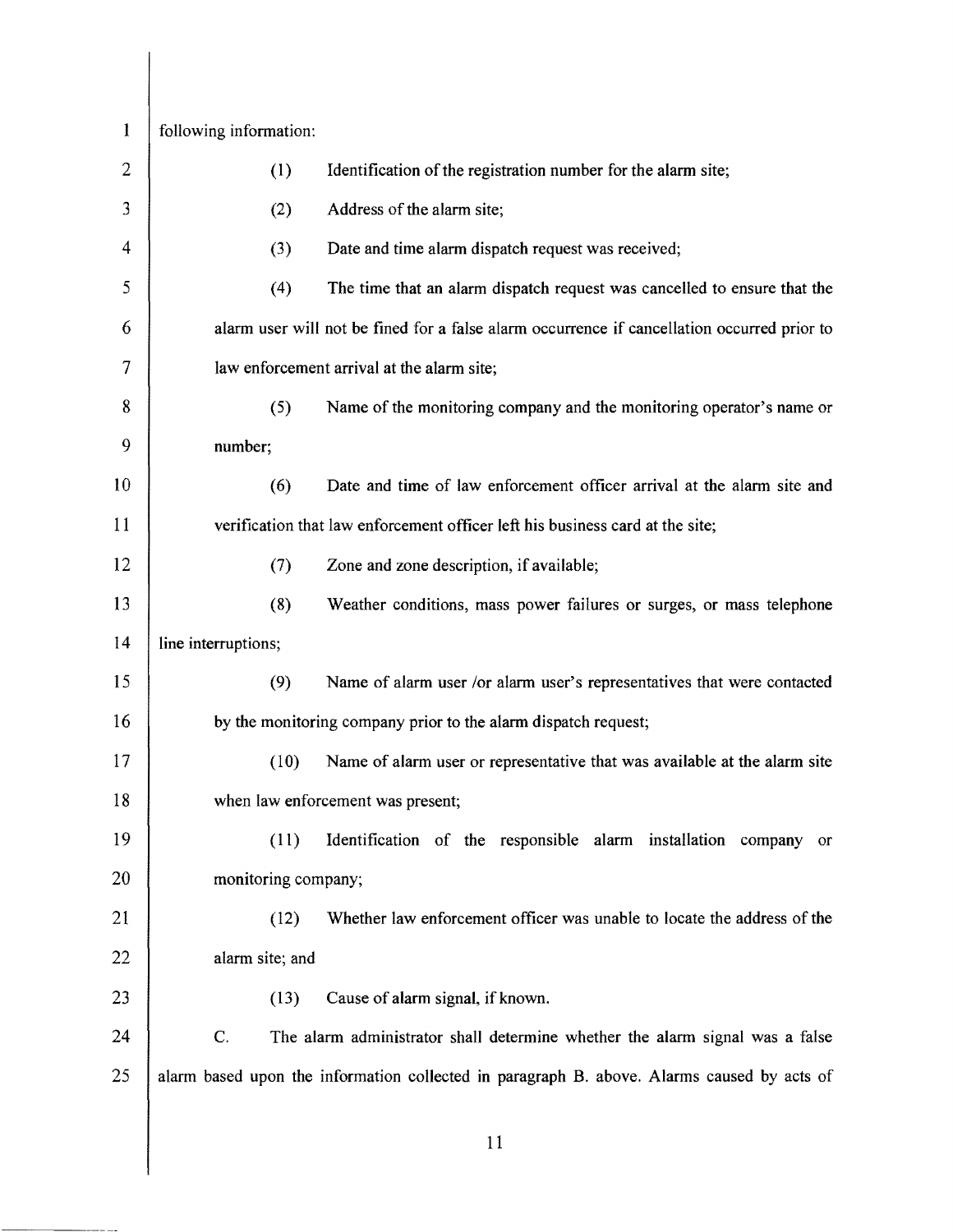1 2 3 4 5 6 7 8 9 10 11 12 13 14 15 16 17 18 19 20 21 22 23 24 25 nature such as severe weather conditions that cause mass activations which are beyond the control ofthe alarm user, or signal activations caused by documented mass power failure or surges which are beyond the control of the alarm user, or mass telephone line interruptions which are beyond the control of the alarm user shall not be counted as a false alarm. D. The alarm administrator shall establish a procedure to notify the alarm user, in writing, of a false alarm. The notice shall include the following information: (1) The date and time of law enforcement arrival at the false alarm address;  $(2)$  The identification number of the responding law enforcement officer; (3) A statement urging the alarm user to ensure that the alarm system is properly operated, inspected, and serviced in order to avoid false alarms and resulting fines; (4) The amount ofthe fine, in accordance with Section 20-5.14 SFCC 1987; (5) A statement that city response to a false alarm shall be suspended after the tenth  $(10<sup>th</sup>)$  false alarm (excluding duress, holdup and panic alarms) in a twelve (12) month period; and  $(6)$  A description of the appeals procedure available to the alarm user. E. The alarm administrator may require a conference with an alarm user and the alarm installation company and/or monitoring company responsible for the repair or monitoring of the alarm system to review the circumstances of each false alarm. For these purposes, the alarm installation company shall have contact information for the alarm response manager for each alarm site on record with the alarm administrator. F. The alarm administrator may create and implement an alarm user awareness class. The alarm administrator may request the assistance of associations, alarm companies and law enforcement agencies in developing and implementing the class. The class shall inform alarm users of the problems created by false alarms and teach alarm users how to avoid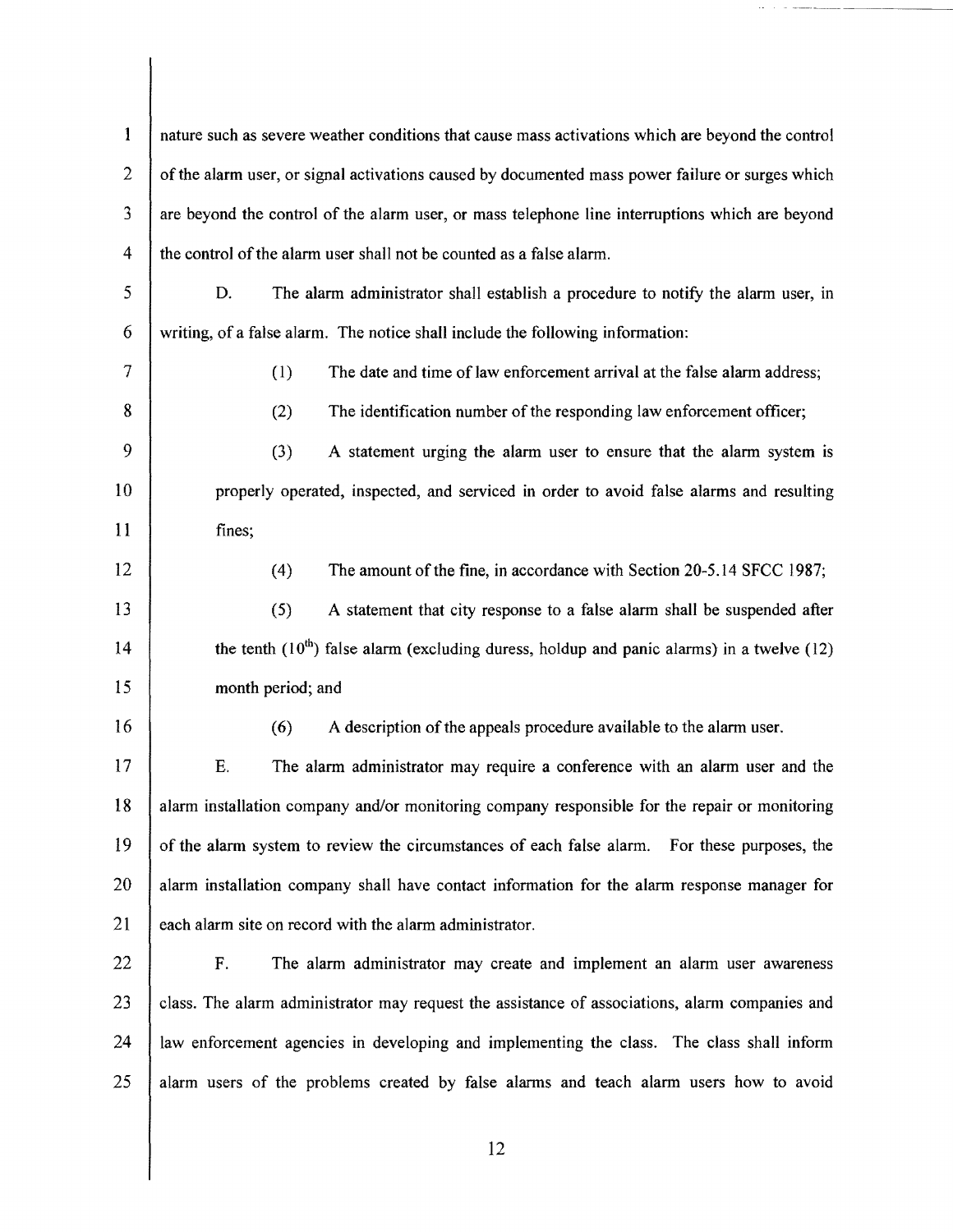$\mathbf{1}$ 

generating false alarms.

5 10 15 20 25 2 3 4 6 7 8 9 11 12 13 14 16 17 18 19 21 22 23 24 G. The alarm administrator may require an alarm user to remove a holdup alarm device that is a single action, non-recessed button, or have it replaced with an acceptable dualaction or recessed device after the occurrence of a false holdup alarm. H. The alarm administrator may require an alarm user to remove the duress or panic alarm capability from the alarm user's alarm system after the occurrence of a false duress or panic alarm. 1. The alarm administrator shall make available to the alarm user this Ordinance and/or an Ordinance summary sheet. J. If the alarm administrator identifies an alarm installation company that is operating within the municipal boundaries of the city of Santa Fe without a license from the construction industries division of the New Mexico regulation and licensing department or without a valid city of Santa Fe business license, the alarm administrator shall report that business to the city business license administrator. K. The alarm administrator and all employees or representatives of the city of Santa Fe shall, in the interest of public safety, hold in confidence: (1) all information contained in and gathered through the alarm registration applications; (2) records relating to alarm dispatch requests; (3) applications for appeals; (4) customer lists obtained from alarm installation companies; and (5) customer lists obtained from monitoring companies. Section 7. Section 20-5.12 SFCC 1987 (being Ord. #2009-33, §14) is amended to read: 20-5.12 Suspension of Response.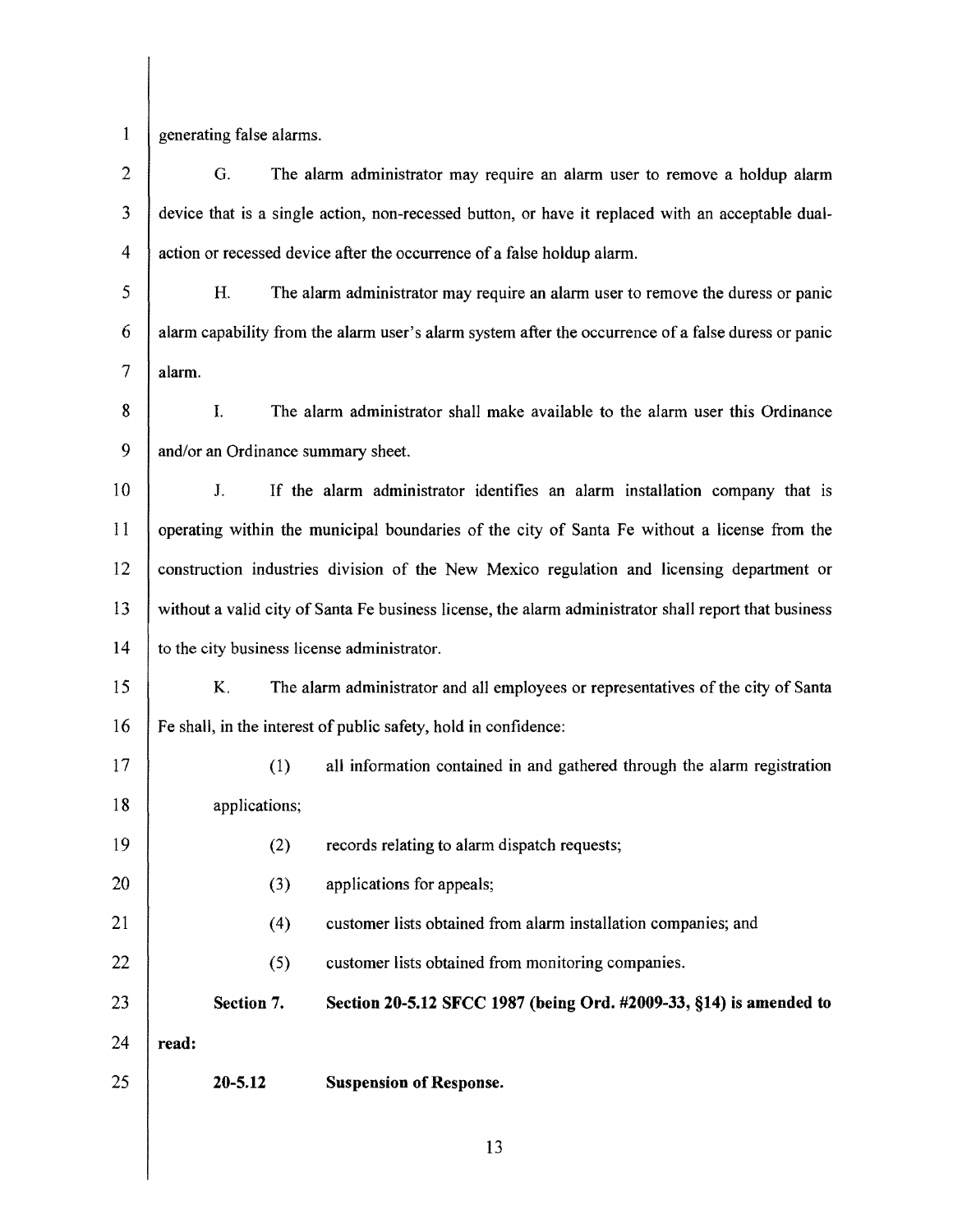| 1            | The alarm administrator may suspend law enforcement response to an alarm site<br>A.                    |  |  |  |
|--------------|--------------------------------------------------------------------------------------------------------|--|--|--|
| $\mathbf{2}$ | by revoking the alarm registration if it is determined that:                                           |  |  |  |
| 3            | (1)<br>The alarm user has eleven $(11)$ or more false alarms in a twelve $(12)$                        |  |  |  |
| 4            | month period;                                                                                          |  |  |  |
| 5            | There is a statement of a material fact known to be false in the<br>(2)                                |  |  |  |
| 6            | application for a registration;                                                                        |  |  |  |
| $\tau$       | (3)<br>The alarm user has failed to make timely payment of a fee or fine                               |  |  |  |
| 8            | assessed under Section 20-5.14 SFCC 1987; or                                                           |  |  |  |
| 9            | The alarm user has failed to submit a written certification from an alarm<br>(4)                       |  |  |  |
| 10           | installation company, that complies with the requirements of this Ordinance, stating that              |  |  |  |
| 11           | the alarm system has been inspected and repaired (if necessary) and/or additional training             |  |  |  |
| 12           | has been conducted by the alarm installation company.                                                  |  |  |  |
| 13           | The alarm administrator shall notify the alarm installation company and the<br>В.                      |  |  |  |
| 14           | alarm monitoring company listed on the alarm registration application of the determination to          |  |  |  |
| 15           | revoke an alarm registration and suspend response to alarm site.                                       |  |  |  |
| 16           | C.<br>A person commits an offense if the person operates an alarm system during the                    |  |  |  |
| 17           | period in which the alarm registration is revoked and is subject to enforcement and penalties set      |  |  |  |
| 18           | in Sections 20-5.14 SFCC 1987.                                                                         |  |  |  |
| 19           | A monitoring company commits an offense if it continues alarm dispatch<br>D.                           |  |  |  |
| 20           | requests to an alarm site after notification by the alarm administrator that the registration has been |  |  |  |
| 21           | revoked and is subject to enforcement and penalties set forth in Section 20-5.14 SFCC 1987.            |  |  |  |
| 22           | Unless there is separate indication that there is a crime in progress, the city police<br>E.           |  |  |  |
| 23           | department shall refuse response to an alarm dispatch request at an alarm site for which the alarm     |  |  |  |
| 24           | registration is revoked.                                                                               |  |  |  |
| 25           | F.<br>If the alarm registration is reinstated pursuant to Section 20-5.13 SFCC 1987, the               |  |  |  |
|              | 14                                                                                                     |  |  |  |
|              |                                                                                                        |  |  |  |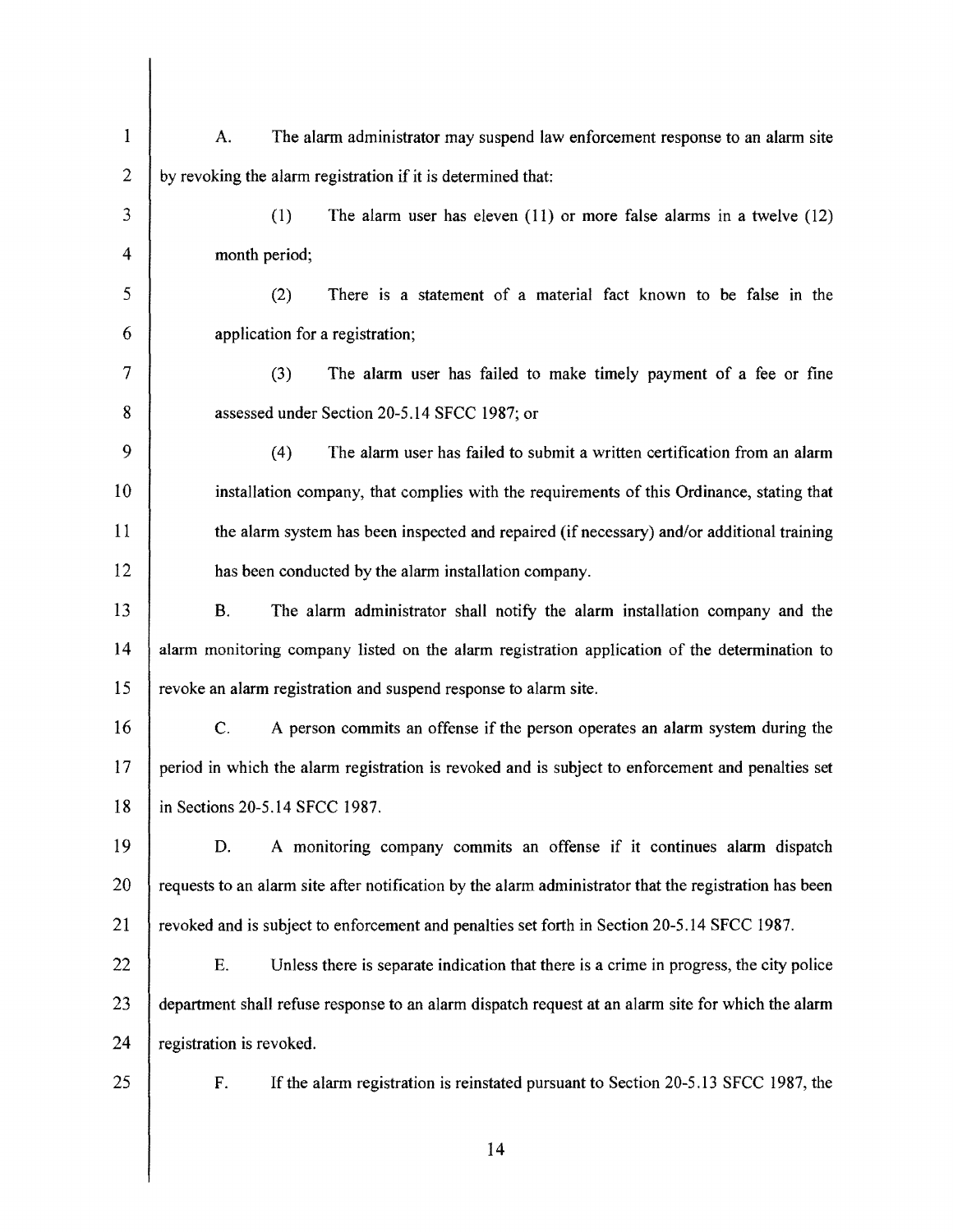| $\mathbf{I}$            | alarm administrator may again suspend law enforcement response to the alarm site by again          |                                                                                      |  |  |  |  |  |
|-------------------------|----------------------------------------------------------------------------------------------------|--------------------------------------------------------------------------------------|--|--|--|--|--|
| $\overline{c}$          | revoking the alarm registration if it is determined that two false alarms have occurred within one |                                                                                      |  |  |  |  |  |
| $\overline{\mathbf{3}}$ | year period after the reinstatement date.                                                          |                                                                                      |  |  |  |  |  |
| $\overline{4}$          | Section 8.<br>Section 20-5.14 SFCC 1987 (being Ord. #2009-33, §15) is amended to                   |                                                                                      |  |  |  |  |  |
| 5                       | read:                                                                                              |                                                                                      |  |  |  |  |  |
| 6                       | Fees and Fines.<br>$20 - 5.14$                                                                     |                                                                                      |  |  |  |  |  |
| $\overline{7}$          |                                                                                                    | The following fees and fines shall be assessed, as applicable, to alarm users, alarm |  |  |  |  |  |
| 8                       | installation companies and monitoring companies:                                                   |                                                                                      |  |  |  |  |  |
| 9                       |                                                                                                    |                                                                                      |  |  |  |  |  |
| 10                      |                                                                                                    |                                                                                      |  |  |  |  |  |
| 11                      |                                                                                                    |                                                                                      |  |  |  |  |  |
| 12                      |                                                                                                    |                                                                                      |  |  |  |  |  |
| 13                      |                                                                                                    |                                                                                      |  |  |  |  |  |
| 14                      |                                                                                                    |                                                                                      |  |  |  |  |  |
| 15                      |                                                                                                    |                                                                                      |  |  |  |  |  |
| 16                      | [REMAINDER OF PAGE LEFT BLANK INTENTIONALLY]                                                       |                                                                                      |  |  |  |  |  |
| 17                      |                                                                                                    |                                                                                      |  |  |  |  |  |
| 18                      |                                                                                                    |                                                                                      |  |  |  |  |  |
| 19                      |                                                                                                    |                                                                                      |  |  |  |  |  |
| 20                      |                                                                                                    |                                                                                      |  |  |  |  |  |
| 21                      |                                                                                                    |                                                                                      |  |  |  |  |  |
| 22                      |                                                                                                    |                                                                                      |  |  |  |  |  |
| 23                      |                                                                                                    |                                                                                      |  |  |  |  |  |
| 24                      |                                                                                                    |                                                                                      |  |  |  |  |  |
| 25                      |                                                                                                    |                                                                                      |  |  |  |  |  |
|                         | 15                                                                                                 |                                                                                      |  |  |  |  |  |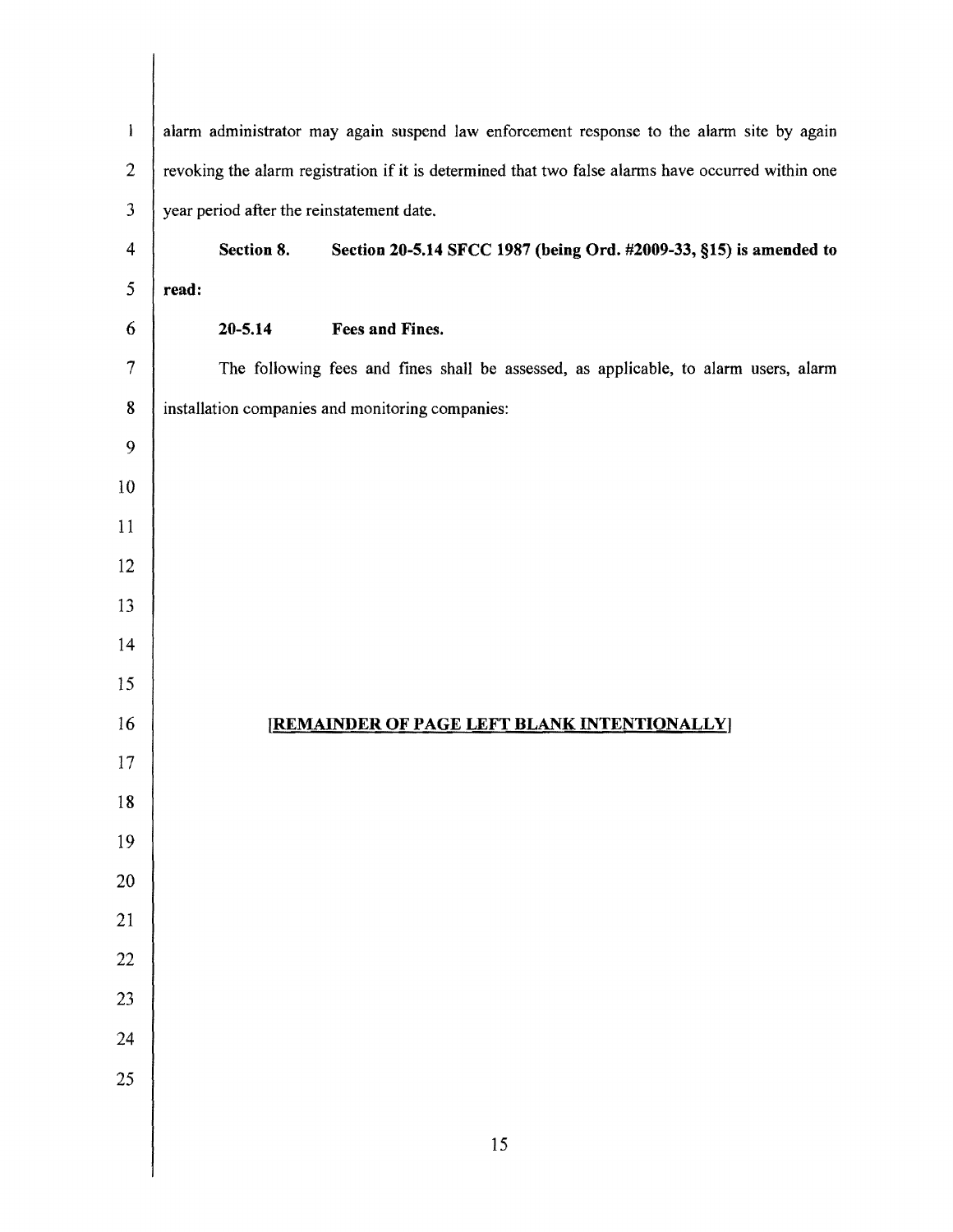|                                                                 | <b>Santa Fe City</b><br><b>Code Section</b> | <b>Alarm User</b>                                 | <b>Alarm</b><br><b>Installation</b><br>Company | <b>Alarm</b><br>Monitoring<br>Company |
|-----------------------------------------------------------------|---------------------------------------------|---------------------------------------------------|------------------------------------------------|---------------------------------------|
| Fee – registration of alarm system                              | $20-5.5(B)$                                 | \$25.00                                           |                                                |                                       |
| Fee – renewal of registration                                   | $20-5.5(B)$                                 | \$25.00                                           |                                                |                                       |
| Fee - late registration                                         | $20 - 5.6$                                  | \$10.00                                           |                                                |                                       |
| Fee - reinstatement                                             | $20-5.13(A)(1)$                             | \$50.00                                           |                                                |                                       |
| $\text{Fee}-\text{appeal}^*$                                    | $20-5.16(D)$                                | \$50.00                                           |                                                |                                       |
| Fine - first false alarm                                        | $20-5.11(D)(4)$                             | \$0.00                                            |                                                |                                       |
| Fine - second false alarm                                       | $20-5.11(D)(4)$                             | \$0.00                                            |                                                |                                       |
| Fine - third false alarm                                        | $20-5.11(D)(4)$                             | \$150,00                                          |                                                |                                       |
| Fine – fourth false alarm                                       | $20-5.11(D)(4)$                             | \$150.00                                          |                                                |                                       |
| Fine - fifth false alarm                                        | $20-5.11(D)(4)$                             | \$150.00                                          |                                                |                                       |
| $Fine - sixth$ or more false alarm(s)                           | $20-5.11(D)(4)$                             | \$300.00                                          |                                                |                                       |
| Penalty - for 11 or more false<br>alarms in a 12 month period   | $20-5.12(A)$                                | Suspend<br>response<br>and revoke<br>registration |                                                |                                       |
| Fine – Operating an alarm system<br>during period of revocation | $20-5.12(C)$                                | \$100.00                                          |                                                |                                       |
| Fine<br>non-registered<br>alarm<br>system, per alarm occurrence | 20-5.5 $(A)$<br>$20 - 5.6$                  | \$100.00                                          |                                                |                                       |
| Fee - license                                                   | $18-8.10(A)(3)$                             |                                                   | \$75.00                                        | \$75.00                               |
| Fine - no employee background<br>check                          | $20-5.9(I)$                                 |                                                   | \$300.00                                       |                                       |

\* Paid only if appeal is decided in favor of the city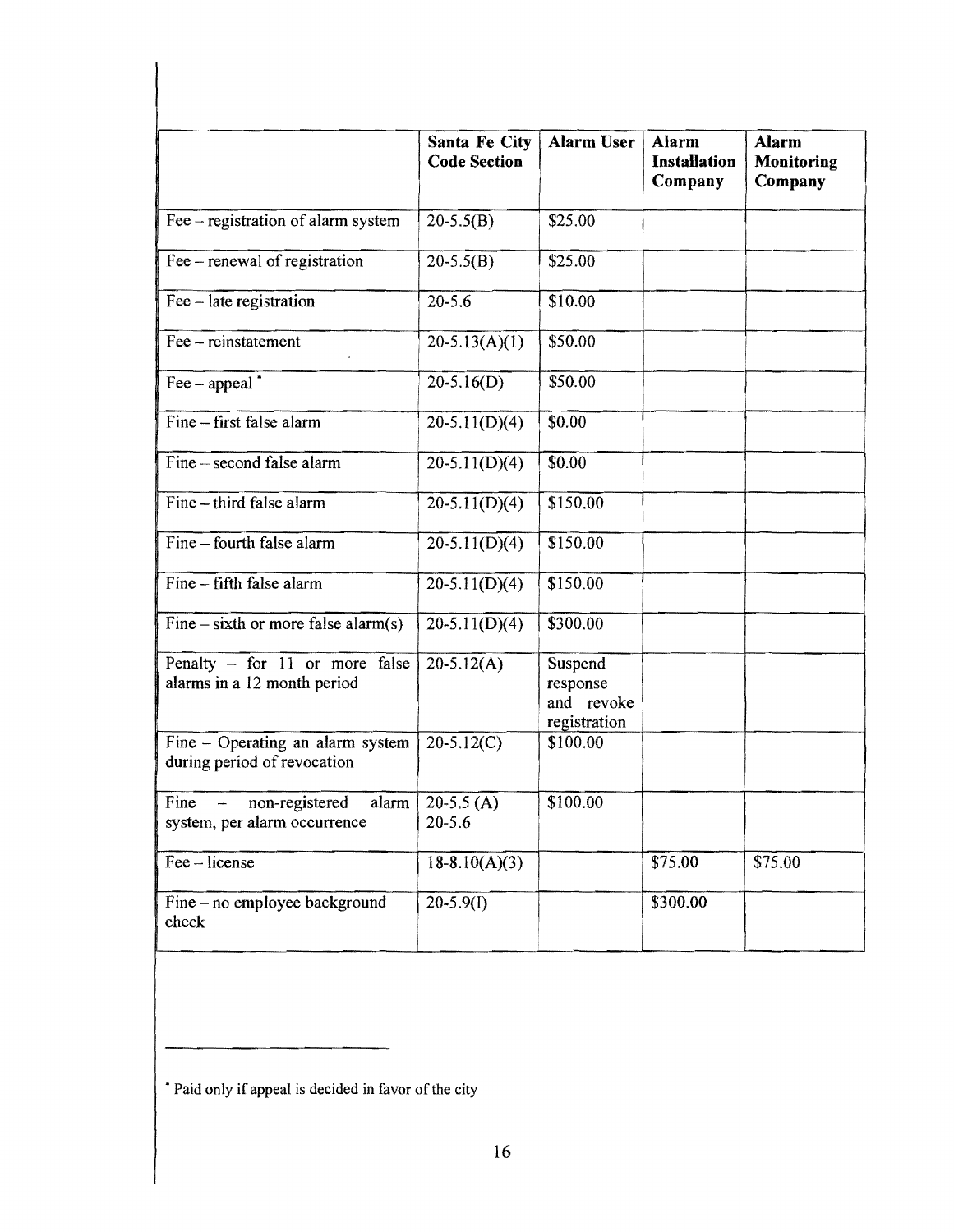| Fine – Late report (names and<br>addresses of users)                                                                                                             | $20-5.9(G)(2)$  | \$10.00 per<br>day after<br>five day<br>grace period |                                                    |
|------------------------------------------------------------------------------------------------------------------------------------------------------------------|-----------------|------------------------------------------------------|----------------------------------------------------|
|                                                                                                                                                                  | $20-5.10(E)$    |                                                      | $$10.00$ per day<br>after five day<br>grace period |
| Fine – failure to establish<br>procedures for accepting<br>cancellations of alarms and<br>conveying cancellations of alarms                                      | $20-5.10(F)$    |                                                      | \$50.00                                            |
| Fine – Continuation of alarm<br>dispatch requests to an alarm site<br>after notification by the alarm<br>administrator that the registration<br>has been revoked | $20-5.12(C)$    |                                                      | \$50.00                                            |
| Fine - failure to use enhanced call<br>verification                                                                                                              | $20-5.10(B)(2)$ |                                                      | \$300.00                                           |

## **Section 9. Section 20-5.16 SFCC 1987 (being Ord. #2009-33) is amended to**

2 **read:** 

3

## **20-5.16 Appeals.**

4 5 6 7 A. Any alarm user, unregistered alarm user, alarm installation company or monitoring company that receives a notice of a false alarm or a notice of fees or fines due under this Ordinance may file an appeal with the alarm administrator setting forth the reasons for the appeal within thirty (30) days from the date the notice was mailed by the alarm administrator.

8 9 10 11 B. A hearing officer appointed by the city manager shall conduct a formal hearing within thirty (30) days of the receipt of the appeal by the alarm administrator. The alarm administrator shall give written notice by certified mail to the appellant at least ten  $(10)$  days prior to the hearing.

12 13 C. The hearing officer shall make a decision on the basis of the preponderance of evidence presented at the hearing. The hearing officer shall affirm or reverse the decision of the